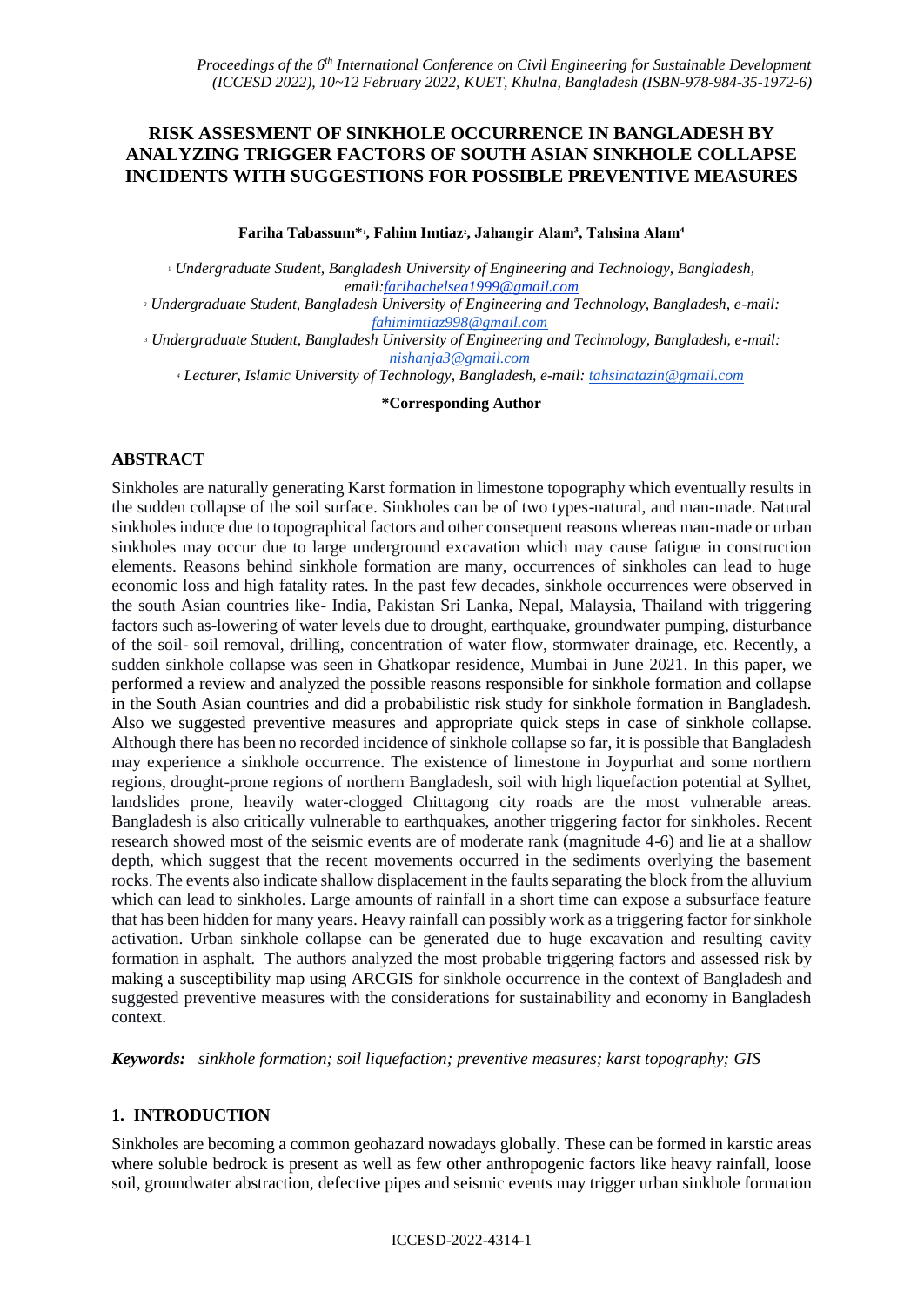and collapse. Several genetic classification of sinkholes are published among them two main groups are- solution and subsidence sinkhole. Solution sinkholes ultimately show ground depression whereas subsidence sinkholes result from subsurface dissolution and downward gravitational movement of overlying soil due to erosion. Further classification proposed by [\(Gutiérrez et al., 2007;](https://www.researchgate.net/publication/226739117_Geological_and_environmental_implications_of_evaportie_karst_in_Spain) [Waltham &](https://www.researchgate.net/publication/26448077_Engineering_classification_of_karst_ground_conditions)  [Fookes, 2003\)](https://www.researchgate.net/publication/26448077_Engineering_classification_of_karst_ground_conditions) describes material affected (cover, bedrock, caprock) and subsidence process (collapse, suffosion and sagging). From a construction engineering point of view sinkholes are a significant geohazard and need to be studied for structural integrity and stability at vulnerable zones.



Fig 1: Geology of Study Area

The review will examine the risk assessment of sinkhole occurrence in Bangladesh by analyzing trigger factors of recent Asian sinkhole collapse incidents in India, Nepal, Vietnam, Malaysia, Philippines, South Korea. The review is composed of two parts. Based on the factors, processes to identify and investigate sinkhole genesis and geometry, risk mitigation strategies adopted by those Asian countries, we will analyze sinkhole risk for Bangladesh. Observations from this study is used to create a susceptibility map from which highest risk factor as well as risk-prone zone are analyzed. It is evident for Bangladesh to assess sinkhole risk for public safety and structural stability.

#### **2. STUDY AREA**

Bangladesh is located in South Asia, and its physical coordinates are 23°41'6" N 90°21.38' E. In terms of land area, Bangladesh occupies about 144,000 square kilometers. Both the deltaic plain and the small hilly region make up this region. As a result of its expansive size and exceptionally fertile soil, the deltaic plain is by far the better place to live. In addition, flooding is a common occurrence here. The hilly region is located in the country's southeast and comprises the Chittagong Hills. Our study area includes Northern part of Bangladesh, Sylhet division, capital city Dhaka and port city Chittagong (Bangladesh Statistics 2020 - bbs.portal.gov.bd) and the geology of these area is shown in Fig:1.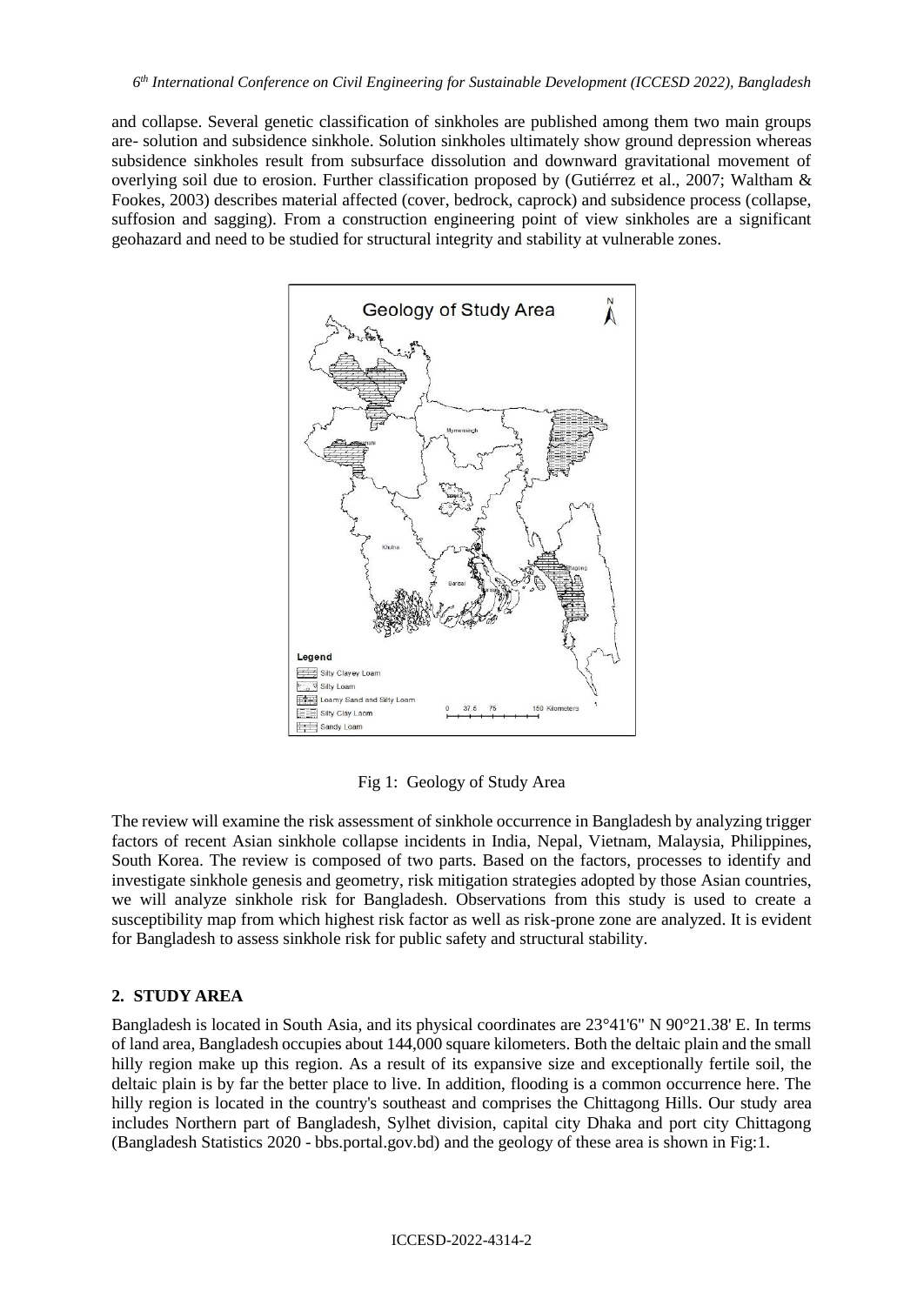## **3. SINKHOLE COLLAPSES IN OTHER ASIAN COUNTRIES**

Sinkholes are seen in the sub-continent and other Asian countries in recent years. Soil condition, fault region, pipe layout, excessive rainfall are some of the triggering factors for these collapses. Different investigation methods are adopted and sinkhole geometry, genesis are analyzed. Table 1 contains sinkhole collapse incidents of 6 Asian countries, their timeline, causes, soil types, investigation method and remarks. Different reasons were behind varieties sinkhole type and genesis, as well as multiple factors, investigation methods were adopted which are shown in Table 1. We included these sinkhole occurrences from South Asian and other neighboring Asian countries because of their versatility.

| <b>Source</b>                         | <b>Country And</b><br><b>Timeline</b>      | Sinkhole<br>and Soil<br><b>Type</b>                                   | <b>Causes</b>                                   | <b>Factors</b><br><b>Considered</b>                                                 | <b>Test and</b><br>Procedure                                                                             | Objective                                                                     | <b>Remarks</b>                                                                         |
|---------------------------------------|--------------------------------------------|-----------------------------------------------------------------------|-------------------------------------------------|-------------------------------------------------------------------------------------|----------------------------------------------------------------------------------------------------------|-------------------------------------------------------------------------------|----------------------------------------------------------------------------------------|
| Prasad et al.,<br>(2019)              | Cuddapah Basin,<br>India, 2007,<br>2015    | Natural.<br>Sedimentary<br>basin with<br>dolomite<br>and<br>limestone | Heavy rainfall                                  | Soil type,<br>rainfall.<br>sinkhole<br>geometry                                     | Global<br>Positioning<br>System<br>(GPS) for<br>inventory<br>data,<br><b>ARCGIS</b><br>mapping           | To make<br>integrated geo-<br>sinkhole map<br>from inventory<br>data          | Inventory<br>data is<br>primary key<br>to analyze<br>sinkhole risk<br>in river<br>beds |
| R. M.<br>Pokhrel et<br>al., (2015)    | Pokhara Valley,<br>Nepal, 2013             | Natural.<br>Silt<br>containing<br>lime,<br>Fluvial<br>deposit         | Erosion of<br>riverbank                         | Thickness of<br>cavity<br>formation soil<br>layer                                   | Dynamic<br>Cone<br>Penetration<br>Test<br>(DCPT),<br>Sub-surface<br>Wave<br>Exploration<br>for soil data | To analyze<br>cavity forming<br>soil layer using<br>non-destructive<br>method | Backfilling<br>was not<br>adequate as<br>some of the<br>cavity<br>reactivated          |
| Kim et al.,<br>(2018)                 | Ho Chi Minh<br>City, Vietnam,<br>2010 2011 | Urban,<br>Asphalt                                                     | Geological<br>and<br>environmental<br>condition | Electromagnetic<br>wave                                                             | Ground<br>Penetrating<br>Radar<br>(GPR) was<br>used to<br>collect soil<br>data                           | To investigate<br>sinkhole<br>formation area<br>using GPR                     | GPR is a<br>successful<br>method to<br>diagnose<br>sinkhole                            |
| Nguyen Van<br>Giang et al.,<br>(2012) | Seoul, South<br>Korea 2010,<br>2014        | Urban,<br>Asphalt                                                     | Defective<br>Sewer Pipe                         | pipe length,<br>age, radius,<br>burial depth,<br>elevation, slope,<br>pipe material | Statistical<br>Analysis<br>was applied<br>for pipe<br>parameters<br>and QGIS                             | Regression<br>analysis were<br>done to<br>understand<br>factors               | Only pipe<br>parameters<br>were used.<br>geological<br>factors were<br>not included    |

# **Table 1 Analysis of Sinkhole Occurrences in Asian Countries**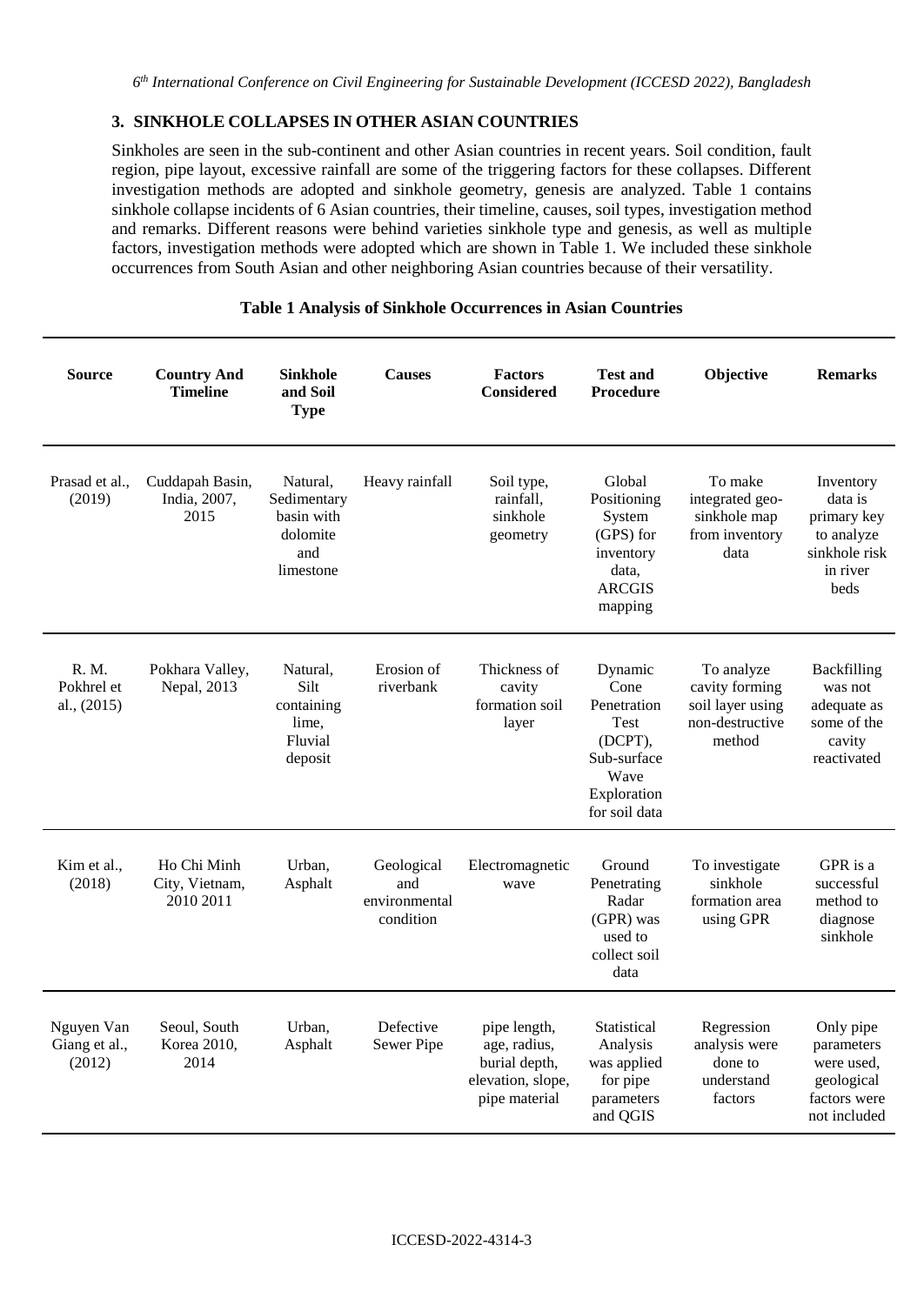| Zabidi & De<br>Freitas,<br>(2013) | Cebu City,<br>Philippines 2017 | Natural,<br>Limestone<br>bearing<br>sediments | Karst<br>topography                                  | Age of<br>underlying<br>karst, slope,<br>elevation         | GIS based<br>spatial<br>analysis was<br>used to<br>investigate<br>sinkhole<br>formation | To identify<br>sinkhole genesis,<br>frequency, shape<br>and orientation | Most<br>sinkholes<br>are formed<br>in flat<br>sloped, low<br>elevated,<br>near streams<br>and old aged<br>bedrock. |
|-----------------------------------|--------------------------------|-----------------------------------------------|------------------------------------------------------|------------------------------------------------------------|-----------------------------------------------------------------------------------------|-------------------------------------------------------------------------|--------------------------------------------------------------------------------------------------------------------|
| Lumongsod<br>et al., $(2020)$     | Kuala Lumpur,<br>Malaysia 2018 | Natural,<br>Kuala<br>Lumpur<br>Limestone      | Limestone<br>Formation<br>and Ampang<br>Fault system | Strike-slip fault,<br>Granite<br>intrusion, Flash<br>Flood | Geospatial<br>Analysis<br>was used to<br>analyze<br>multiple<br>factors                 | To identify<br>cavity<br>distribution<br>around fault<br>system         | Investigation<br>of cavity<br>near<br><b>SMART</b><br>tunnel was<br>performed                                      |

## **4. TRIGGERING FACTORS FOR SINKHOLE COLLAPSES**

#### **4.1 Soil Liquefaction**

Liquefaction is a phenomenon that occurs in loose, sandy, granulated soil while earthquake shaking, static loading or traffic induced vibration on roads. Soil mass loses shear strength and acts like liquid creating a gap void zone (Scott, 1986). Bangladesh consists of loose alluvial soil deposits. Soil liquefaction phenomena can be observed after several earthquakes in 1885 and 1897 (Middlemiss CS). Moulvibazar town of Sylhet which is in earthquake prone region of zone-4, high LPI as well as factor of safety<1 (Hossain et al., 2020) confirms presence of liquefying loose soil (Hossain et al., 2020 & Seed et al., 1970)**.** Propagation of liquefying soil toward void space like- pipes may create sinkholes amidst roads which are responsible for engulfing vehicles  $(C.A.$  Davis & S. Giovinazzi), creating massive holes etc. (Davis, 2019). Capability of high erosion by this mobile layer of loose soil is responsible for cavity formation (Del Prete et al., 2010). Cone Penetration Test and further analysis of the Raveling Index from it may indicate the risk prone zones for subsidence type sinkholes in Sylhet region (Shamet & Nam, 2020). Ground improvement by compaction, dynamic compaction, use of fiber reinforced cement, geotextile may mitigate soil liquefaction (Bao et al., 2019).

#### **4.2Limestone Formation**

Limestone of Pleistocene age found in the northern region of Bangladesh is used in cement factories as a raw material. Bangladesh has discovered its biggest limestone mine in the Naogaon district in Rajshahi division (Correspondent, 2016). It is also found near the surface zone at St. Martin's Island in Cox's Bazar, Bhangerghat-Lalghat-Takerghat in Sunamganj district, Sitakund limestone (Miocene age) and near the Dauki River, Jaflong, Sylhet district. Subsurface deposits of limestone are found at Joypurhat district, Bogra, Patnitala, and Tajpur, Naogaon (Ali & Author, 2021). The reasons behind natural sinkhole formation and ground subsidence are karst topography and underlying dissolving carbonate geology (Waltham et al., 2005; Ford & Williams, 2008). The limestones of South-East Asia are of the Palaeozoic to Mesozoic era (Stauffer, 1983). Four types of karst terrain can be found in South-East Asia (Jiang et al., 2020): karst on plateau (Vietnam, Thailand), karst on plain (Malaysia), karst on mountains (Laos, China, Thailand, Vietnam) and karst on islands (Indonesia, Philippines) (Jiang et al., 2014). Malaysia (Zabidi & De Freitas, 2013) stands on loose karst topography. Though Bangladesh does not consist of massive limestone deposition or active karst topography, unexpected sinkholes or ground subsidence may occur due to negligence. Proper geophysical survey, drilling and probing, and trenching should be done to inspect the risk-prone area. Subtle fissures or cracks may become catastrophic if proper risk mitigation steps are not taken (Gutiérrez et al., 2007).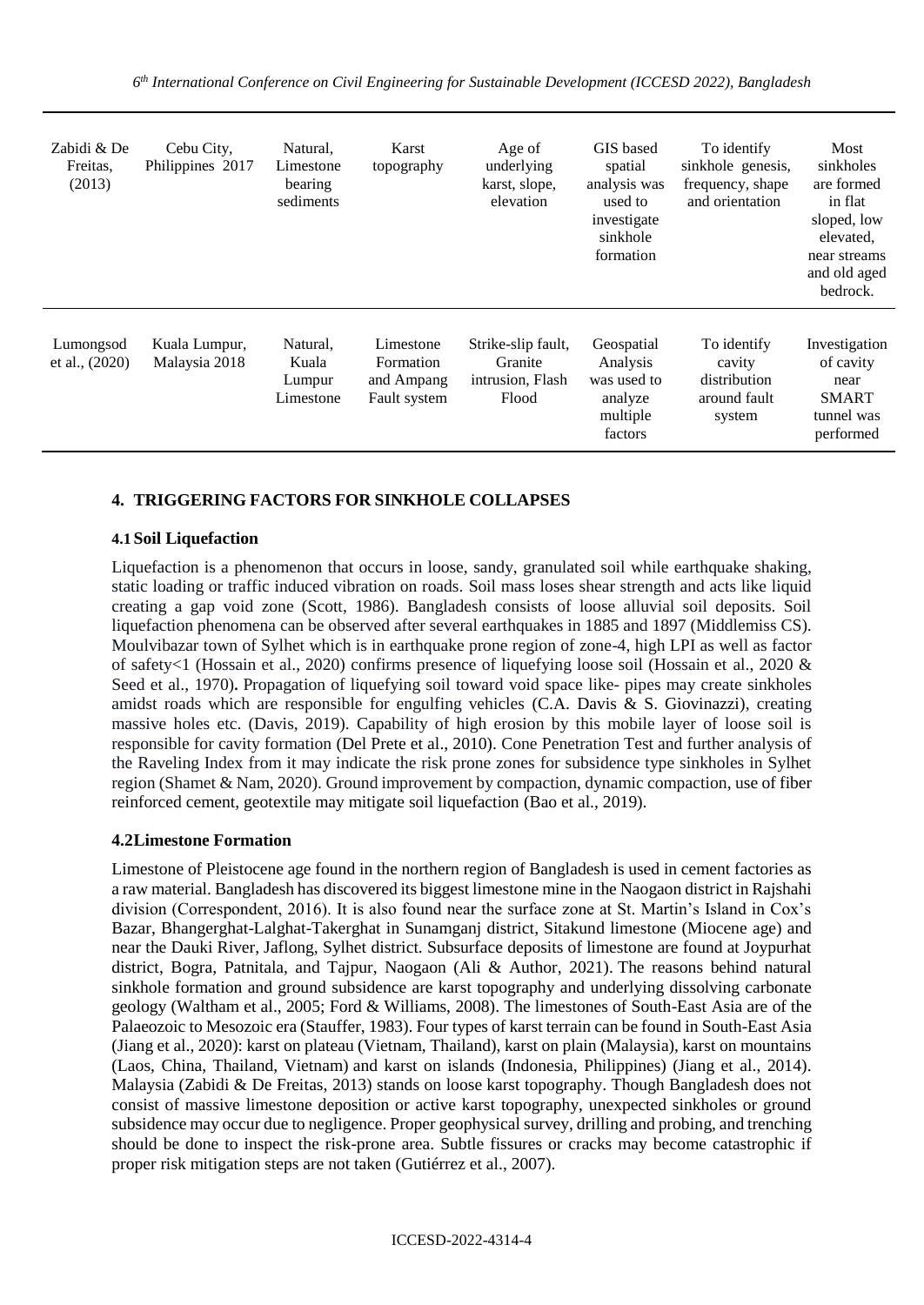## **4.3Pipe Leakage**

One of the reasons for urban sinkhole collapse and road subsidence is defective sewer pipes or pipe leakage (Choi et al., 2017; Ali & Choi, 2019)**.** Dhaka, the capital city, has an underground pipe network and is considered to be a vulnerable zone. Another high-risk zone is the Chittagong City Corporation. A very recent incident in Mumbai's Ghatkopar region, India (A car drowns in a sinkhole in Mumbai; viral video shocks Twitter; watch 2021), in Jeju, Korea, and Fukuoka, Japan are seen (MailOnline, 2016). In Japan, the sinkhole was reactivated due to excavation. Researchers have integrated flow type, time, soil type, and simulated urban sinkholes (Ali & Choi, 2019). Dhaka city will go through some massive underground mega projects, including the Dhaka MRT project, which requires heavy excavation, and this may damage the pipe network and trigger leakage. (Kuliczkowska, 2016). On September 28th, 2021, a young female passer-by lost her life by falling into an open drain in Agrabad, Chittagong (A young woman dies after falling into an open drain in Chittagong in 2021). These faulty drains are called death traps and can cause sudden urban sinkholes. These make Chittagong vulnerable to sudden sinkhole collapse. For risk mitigation, pipe material should be chosen carefully, avoiding long, numerous-jointed, corrosion-prone pipes (Kim et al., 2018). Studies show that finer particles are prone to faster cavity formation than coarser particles. The evaluation of the sinkhole risk index (SRI) for Dhaka and Chittagong may reduce the risk of sudden road depression and sinkhole formation. Non-destructive methods and technologies such as vibration, thermal line sensing, ultrasonic methods, wireless sensors, and so on should be used to detect deformation and cracks in pipe lines and must be repaired on a regular basis (Indiketiya et al., 2019).

#### **4.4 Seismic Events**

Bangladesh is one of the largest alluvial plains in the world, surrounded by Himalayan and Burman Arcs at the north and east respectively (R. Bilham, 2009). Several massive earthquakes in the past and surrounding reverse and strike-slip fault systems including Dauki fault suggest Bengal Basin being seismically active and thus Sylhet is a vulnerable zone (Bilham & England, 2001). In the strike-slip, reverse fault of Shillong Plateau, Dauki, soil liquefaction, sand dyke formation these seismic events are seen and proved by excavating trenches and experimental studies (Morino et al., 2011). Seismic events induced sinkhole and cavity formation and ground subsidence are seen in South Asia. (R. M. Pokhrel et al.) Distance to fault was used as an important parameter (Orhan et al., 2020) for Konya, Turkey near Tilkier fault. Several studies were carried out in the past to show positive correlation between strike slip fault and cavity formation. Strike slip fault inhibits horizontal groundwater flow as a result water flows parallel to fault plane which creates erosion and ground subsidence, (Wadas et al., 2017) thin overburden consisting of loose soil gradually results in deep sinkhole or cavity formation (Gutiérrez et al., 2014). Shear wave reflection seismic is a valuable non-destructive method which can be adopted in the Dauki region to prevent future sinkhole collapse and huge fatality and economic loss (Wadas et al., 2017). Steel casing and riprap filling should be used for construction and gravels must be used to fill up the voids.

#### **4.5High Groundwater Extraction**

Groundwater abstraction, which accounts for 79% of total water demand, has been used for drinking, irrigation, industrial and household purposes (Bangladesh Statistics 2020 bbs.portal.gov.bd). Groundwater is a renewable source and it is duly recharged by rainfall, irrigation water seepage, percolation, and infiltration of surface runoff (Neumann et al., 2009). The North-Western region of Bangladesh is a flood-free region and here groundwater declination is seen the most, which is also a major rice and wheat producing region of the country (Bangladesh Integrated Water Resources Assessment) with a thick clay top layer of the Barind Tract (Rahman & Mahbub, 2012) and very low average rainfall. These make Dinajpur, Joypurhat, Rajshahi, and Rangpur vulnerable to groundwater extraction-induced sinkholes. (Mojid et al., 2019). In Al Jouf, Saudi Arabia (Youssef et al., 2020), and Turkey (Orhan et al., 2020), rainfall and groundwater level simultaneously affected sinkhole occurrence (Choi et al., 2017). High hydraulic gradients and quick water table drops (Gongyu et al., 2020) create erosion and cavity formation. Following a prolonged drought, heavy rainfall acts as a dynamic load, causing groundwater levels to fluctuate abruptly, making strata more vulnerable to erosion and damage,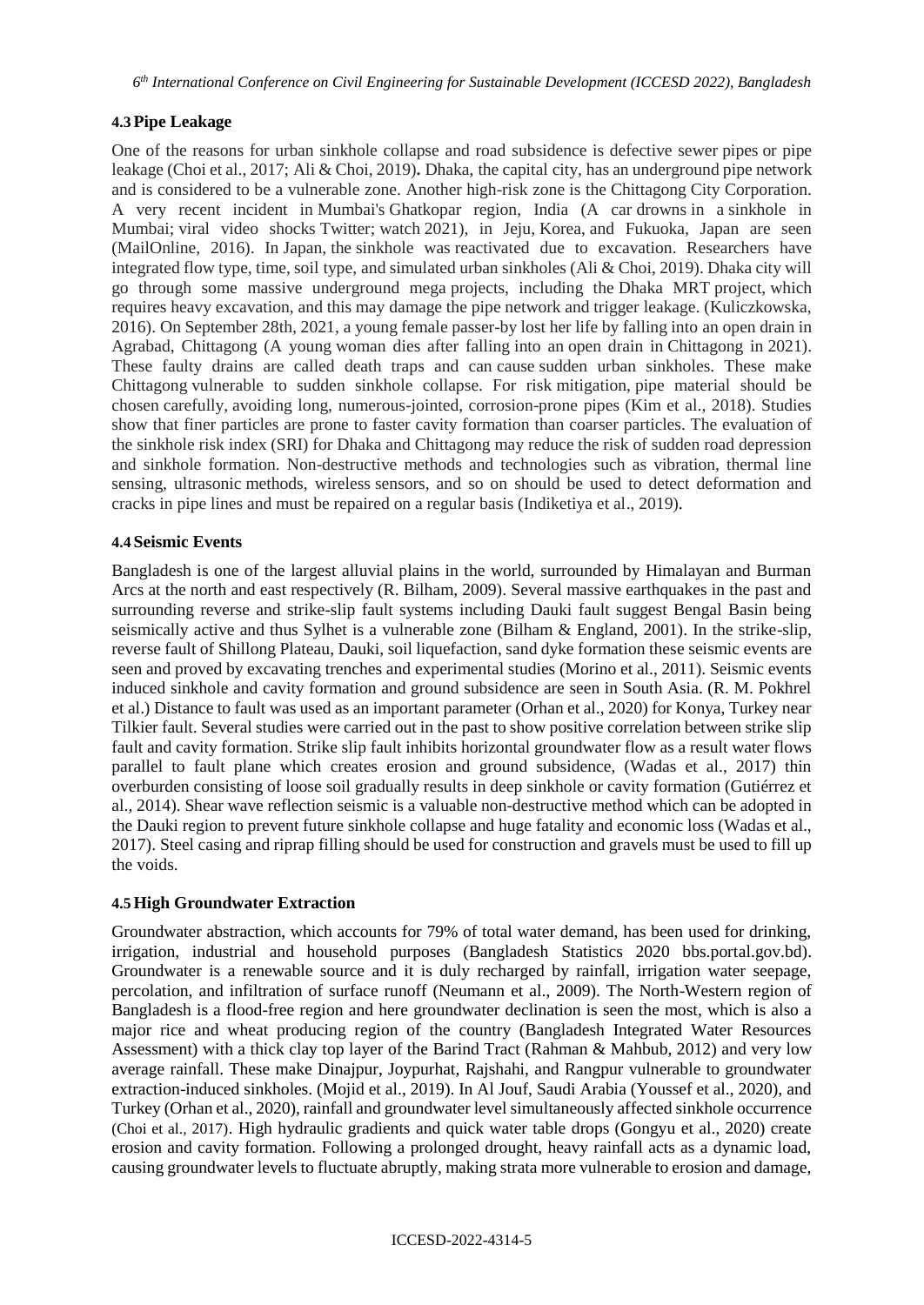as seen in southern China, Pakistan (Qian et al., 2009), and Zhao et al., 2011.This type of similar weather condition was seen in Rajshahi (Rahman & Mahbub, 2012). Preventing measures are: rainwater harvesting for drinking and irrigation purposes; inserting recharge wells; providing flat slopes; fissures must be filled out with compacted clay or granular material. Table 2 consists of different triggering factors, indications in Bangladesh and respective preventive measures.

| <b>Triggering</b><br><b>Factors</b>             | <b>Risk Prone</b><br><b>Districts</b>           | <b>Sinkhole</b><br><b>Mechanism</b>                                                           | Global<br><b>Sinkhole</b><br><b>Occurrences</b><br>due to similar<br>factors | <b>Indication</b> in<br><b>Bangladesh</b>                                                     | <b>Suitable Sub-</b><br>surface Soil<br><b>Exploration</b><br><b>Methods</b>               |
|-------------------------------------------------|-------------------------------------------------|-----------------------------------------------------------------------------------------------|------------------------------------------------------------------------------|-----------------------------------------------------------------------------------------------|--------------------------------------------------------------------------------------------|
| Soil<br>Liquefaction                            | Sylhet,<br>Moulvibazar                          | Loose<br>liquefying soil<br>creates gap<br>zone                                               | New Zealand,<br>Italy                                                        | Soil with high<br>LPI is found<br>in<br>Moulvibazar                                           | Cone<br>Penetration<br>Test and<br>Raveling<br>Index                                       |
| Limestone<br>Topography                         | North-Eastern<br>Districts and<br>Sylhet        | Limestone<br>dissolves and<br>cavity forms                                                    | Vietnam,<br>Thailand,<br>Malaysia,<br>Laos, China                            | Limestone<br>mines in<br>Northern<br>region                                                   | Geophysical<br>survey,<br>drilling and<br>probing,<br>trenching                            |
| Pipe Leakage                                    | Dhaka and<br>Chittagong<br>Metropolitan<br>City | Faulty pipe<br>network, pipe<br>leakage                                                       | South Korea,<br>Japan, India                                                 | Dhaka and<br>Chittagong<br>city's faulty<br>pipe system                                       | Thermal line<br>sensing,<br>wireless<br>sensor,<br>ultrasonic<br>methods to<br>detect leak |
| Seismic<br>Events                               | Dauki fault<br>region, Sylhet                   | Strike slip<br>fault plane<br>affects<br>groundwater<br>flow                                  | Thailand,<br>Indonesia,<br>Turkey                                            | Dauki fault is<br>an active,<br>reverse and<br>strike slip<br>fault                           | Shear wave<br>Seismic, steel<br>casing, rip rap<br>filing                                  |
| Groundwater<br>Extraction,<br>Heavy<br>Rainfall | North-Eastern<br>Districts,<br>Dhaka            | Water table<br>declination<br>and high<br>hydraulic<br>gradient<br>induce cavity<br>formation | Saudi Arabia,<br>Turkey, China,<br>Pakistan                                  | 350 dug well<br>data indicates<br>groundwater<br>abstraction in<br>North-Eastern<br>districts | Rainwater<br>harvesting,<br>recharge<br>wells, filling<br>with granular<br>material        |

## **Table 2: Sinkhole Triggering Factors with Risk Prone Areas, Indications, Mechanism and Preventive Measures**

A sinkhole susceptibility map (Fig:2) was created for Bangladesh using ARCGIS and districts which are vulnerable due to different triggering factors were shown. From the map, it is evident that capital city Dhaka is in a remarkably vulnerable region due to three factors- defective pipe layout, groundwater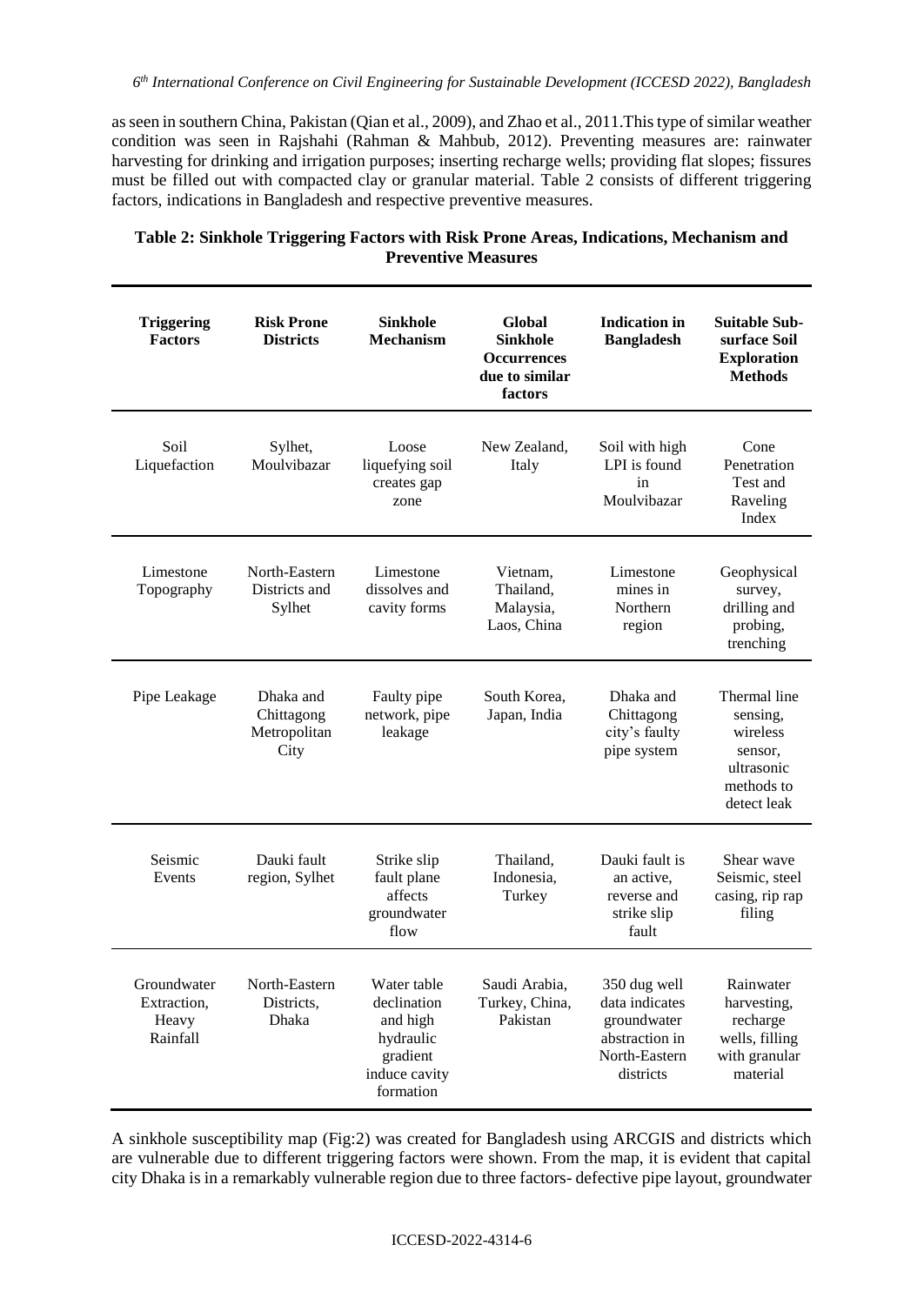abstraction and probability of earthquake. Massive construction projects require ground excavation which increases the risk (Dhaka Mass Transit Company Limited (DMTCL)-government owned company). However, north eastern and north western regions may be at risk of natural subsidence type cover collapse or suffusion sinkhole due to liquefying loose soil and presence of limestone.



Fig: 2 Sinkhole Susceptibility Map of Bangladesh

### **5. CONCLUSIONS AND RECOMMENDATION**

Bangladesh does not consist of vast limestone stratum which decreases the possibility of solution type natural cavity formation and collapse. However, phenomena such as heavy rainfall after prolonged drought, defective pipe layout and erosion due to leakage and seismic event induced erosion may trigger subsidence type urban sinkholes in asphalt in Bangladesh. From analyzing different triggering factors, we came to a conclusion that high groundwater abstraction can be the highest risk factor for sinkhole collapse in Bangladesh as it is evident in almost all districts. Due to water table delineation recent occurrence in soil subsidence may further result into bedrock collapse. Defective underground pipe, presence of loose liquefying soil, presence of strike-slip fault overlap with it may multiply the risk.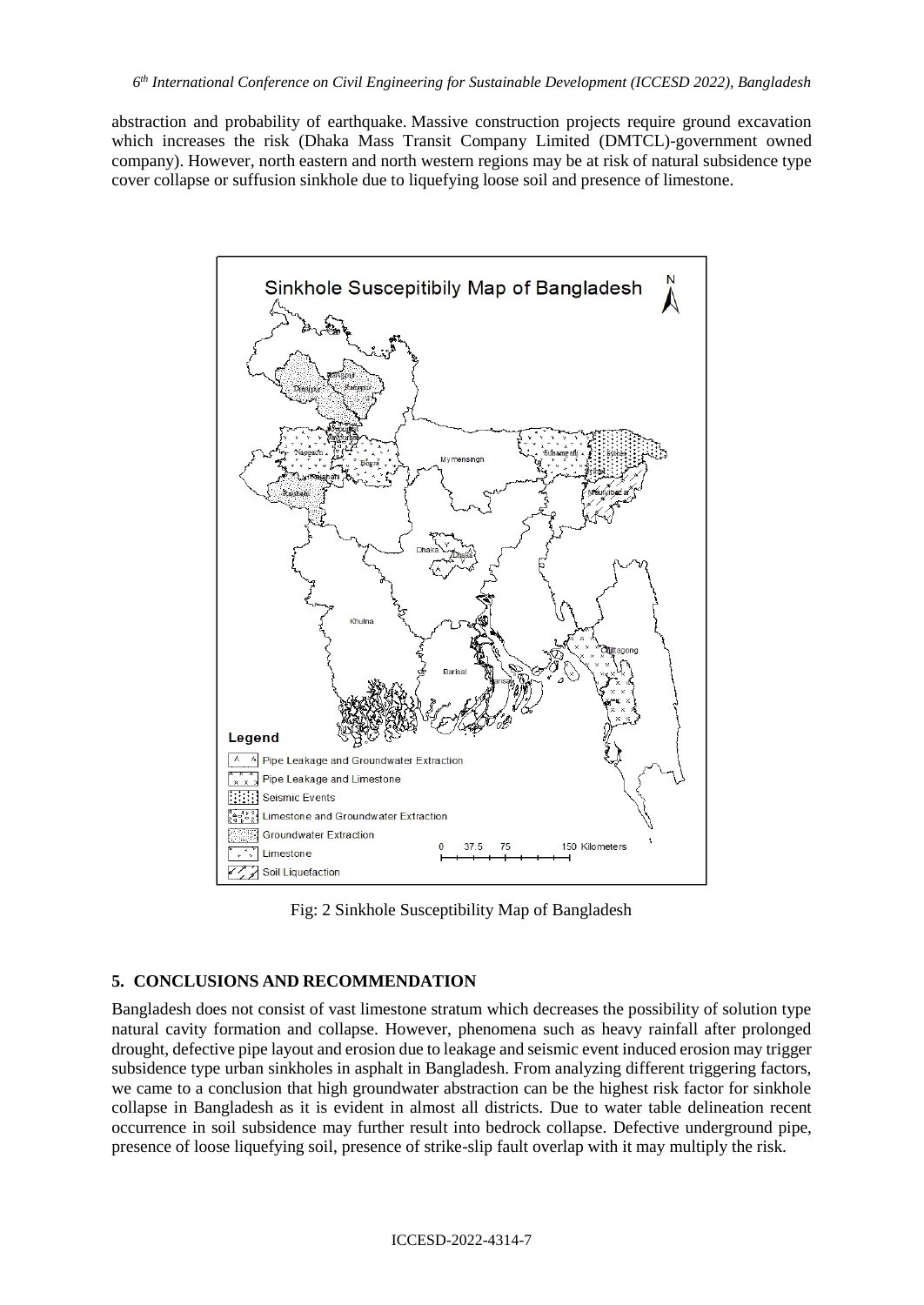Although no sinkhole collapse has occurred in Bangladesh till date, it may collapse in the risk-prone areas without prior notification. So, further studies on vulnerable zones by analyzing different parameters such as slope, elevation, land use, land cover, groundwater potential zone, seismic zone, pipe age and dimension, etc., should be conducted. A more quantitative and rigorous calculation of the susceptibility index and map for Bangladesh should be prepared.

#### **REFERENCES**

- Ali, H., & Choi, J.-ho. (2019). A review of underground pipeline leakage and sinkhole monitoring methods based on wireless sensor networking. Sustainability, 11(15), 4007. https://doi.org/10.3390/su11154007
- Ali, H., & Choi, J.-ho. (2019). Risk prediction of sinkhole occurrence for different subsurface soil profiles due to leakage from underground sewer and water pipelines. Sustainability, 12(1), 310. https://doi.org/10.3390/su12010310
- Ali, S., & Author. (2021, January 20). Limestone deposits in Bangladesh. Retrieved October 20, 2021, from https://colorgeo.com/limestone-deposits-in-bangladesh/.
- Bangladesh Integrated Water Resources Assessment ... (n.d.). Retrieved November 5, 2021, from https://publications.csiro.au/rpr/download?pid=csiro:EP142773&dsid=DS5.
- Bangladesh Statistics 2020 bbs.portal.gov.bd. (n.d.). Retrieved October 21, 2021, from https://bbs.portal.gov.bd/sites/default/files/files/bbs.portal.gov.bd/page/a1d32f13\_8553\_44f1\_92e6 \_8ff80a4ff82e/2021-06-30-09-23-c9a2750523d19681aecfd3072922fa2c.pdf.
- Bao, X., Jin, Z., Cui, H., Chen, X., & Xie, X. (2019). Soil liquefaction mitigation in geotechnical engineering: An overview of recently developed methods. Soil Dynamics and Earthquake Engineering, 120, 273–291. https://doi.org/10.1016/j.soildyn.2019.01.020
- Bilham, R., & England, P. (2001). Plateau 'pop-up' in the great 1897 assam earthquake. Nature, 410(6830), 806–809. https://doi.org/10.1038/35071057
- C.A. Davis, & S. Giovinazzi. (n.d.). Liquefaction induced flooding in Christchurch, New Zealand. Retrieved October 10, 2021, from https://www.researchgate.net/profile/Sonia-Giovinazzi-2/publication/281899150 Liquefaction Induced Flooding in Christchurch New Zealand/links/5 5fd239d08aeba1d9f4fcb98/Liquefaction-Induced-Flooding-in-Christchurch-New-Zealand.pdf.
- Car drowns in sinkhole in Mumbai, viral video shocks tweeple. watch. (2021, June 13). Retrieved October 21, 2021, from https://www.hindustantimes.com/trending/car-drowns-in-sinkhole-inmumbai-viral-video-shocks-tweeple-watch-101623593363281.html.
- Choi, C., Kim, J., Kang, J., & Park, Y. (2017). Ground subsidence risk analysis with intensity and duration of rainfall. Modern Environmental Science and Engineering, 3(03), 162–167. https://doi.org/10.15341/mese(2333-2581)/03.03.2017/003
- Correspondent, S. (2016, April 22). Major limestone mine discovered in Naogaon. Retrieved October 20, 2021, from https://www.thedailystar.net/frontpage/major-limestone-quarry-found-1212706.
- Davis, C. A. (2019). Liquefaction impacts on Lifeline Systems: Christchurch, New Zealand, examples. IACGE 2018. https://doi.org/10.1061/9780784482049.010
- Del Prete, S., Iovine, G., Parise, M., & Santo, A. (2010). Origin and distribution of different types of sinkholes in the plain areas of Southern Italy. Geodinamica Acta, 23(1-3), 113–127. https://doi.org/10.3166/ga.23.113-127
- Dhaka Mass Transit Company Limited (DMTCL)-government owned company. (n.d.). Retrieved October 21, 2021, from http://dmtcl.gov.bd/.
- Ford, D. C., & Williams, P. W. (2008). Karst hydrogeology and geomorphology. John Wiley & Sons.
- Gongyu, L., Keguang, Z., & Wanfang, Z. (2020). Sinkholes in karst mining areas in China and some methods of prevention. The Engineering Geology and Hydrology of Karst Terrains, 351–356. https://doi.org/10.1201/9781003078128-45
- Gu, Z., Liu, Q., Lu, Y., Shi, Z., Su, G., & Luan, D. (2016). Analysis and prevention of sinkhole collapses during the reconstruction and extension of Guang-Qing Freeway, China. Environmental Earth Sciences, 75(9). https://doi.org/10.1007/s12665-016-5625-2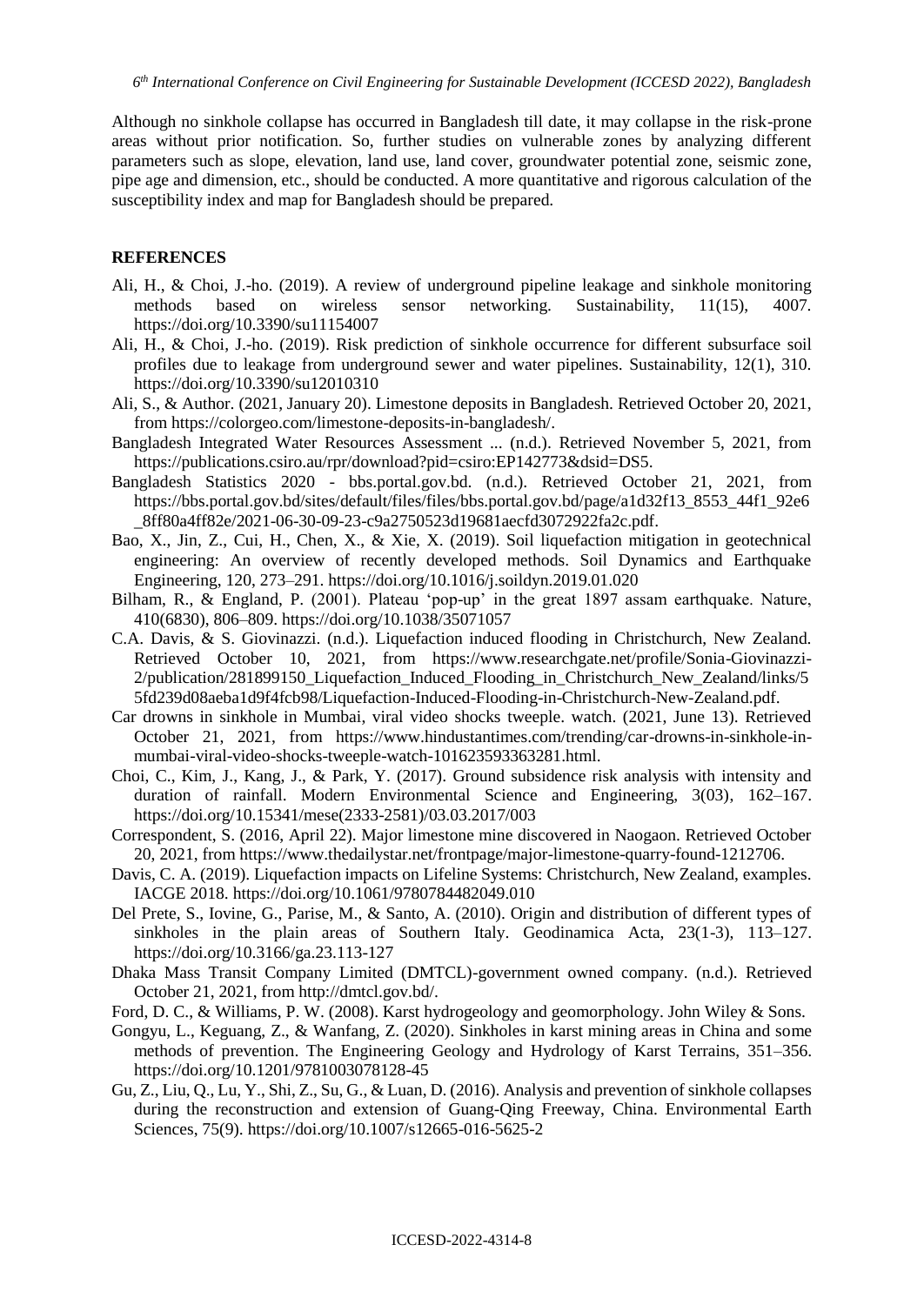- Gutiérrez, F., Calaforra, J. M., Cardona, F., Ortí, F., Durán, J. J., & Garay, P. (2007). Geological and environmental implications of the Evaporite Karst in Spain. Environmental Geology, 53(5), 951– 965. https://doi.org/10.1007/s00254-007-0721-y
- Gutiérrez, F., Parise, M., De Waele, J., & Jourde, H. (2014). A review on natural and human-induced geohazards and impacts in Karst. Earth-Science Reviews, 138, 61–88. https://doi.org/10.1016/j.earscirev.2014.08.002
- Hossain, M. S., Kamal, A. S., Rahman, M. Z., Farazi, A. H., Mondal, D. R., Mahmud, T., & Ferdous, N. (2020). Assessment of soil liquefaction potential: A case study for moulvibazar town, Sylhet, Bangladesh. SN Applied Sciences, 2(4). https://doi.org/10.1007/s42452-020-2582-x
- Indiketiya, S., Jegatheesan, P., Rajeev, P., & Kuwano, R. (2019). The influence of pipe embedment material on sinkhole formation due to erosion around defective sewers. Transportation Geotechnics, 19, 110–125. https://doi.org/10.1016/j.trgeo.2019.03.001
- Jiang, G., Chen, Z., Siripornpibul, C., Haryono, E., Nguyen, N. X., Oo, T., Manzano, L. S., Vongphachanh, S., Kong, S., & Guo, F. (2020). The Karst Water Environment in Southeast Asia: Characteristics, challenges, and approaches. Hydrogeology Journal, 29(1), 123–135. https://doi.org/10.1007/s10040-020-02267-y
- Jiang, Z., Lian, Y., & Qin, X. (2014). Rocky desertification in Southwest China: Impacts, causes, and restoration. Earth-Science Reviews, 132, 1–12. https://doi.org/10.1016/j.earscirev.2014.01.005
- Kim, K., Kim, J., Kwak, T.-Y., & Chung, C.-K. (2018). Logistic regression model for sinkhole susceptibility due to damaged sewer pipes. Natural Hazards, 93(2), 765–785. https://doi.org/10.1007/s11069-018-3323-y
- Kuliczkowska, E. (2016). An analysis of road pavement collapses and traffic safety hazards resulting from leaky sewers. The Baltic Journal of Road and Bridge Engineering, 11(4), 251–258. https://doi.org/10.3846/bjrbe.2016.29
- Lumongsod, R. M., Ramos, N., & Ramos, R. (2020). GIS-based spatial analysis of sinkholes in Cebu City, Philippines: Insights on Sinkhole Genesis and Development. Proceedings Of The 16th Multidisciplinary Conference On Sinkholes And The Engineering And Environmental Impacts Of Karst. https://doi.org/10.5038/9781733375313.1017
- MailOnline, J. R. for. (2016, November 29). Japan giant sinkhole in Fukuoka repaired in a week begins to sink again. Retrieved October 21, 2021, from https://www.dailymail.co.uk/news/article-3978468/Panic-Japangiantsinkhole-repaired-just-week-begins-sink-forcing-road-close-did-carryrepairs-quickly.html.
- Marufur Rahman, M., & Q. M. Mahbub, A. (2012). Lithological study and mapping of Barind tract using borehole log data with GIS: In the context of Tanore Upazila. Journal of Geographic Information System, 04(04), 349–357. https://doi.org/10.4236/jgis.2012.44040
- Middlemiss CS. (n.d.). (rep.). Report on the Bengal earthquake of July 14, 1885. Rec Geol Surv India
- Mojid, M. A., Parvez, M. F., Mainuddin, M., & Hodgson, G. (2019). Water table trend—a sustainability status of groundwater development in north-west bangladesh. Water, 11(6), 1182. https://doi.org/10.3390/w11061182
- Morino, M., Maksud Kamal, A. S. M., Muslim, D., Ekram Ali, R. M., Kamal, M. A., Zillur Rahman, M., & Kaneko, F. (2011). Seismic event of the dauki fault in 16th century confirmed by trench investigation at Gabrakhari Village, Haluaghat, Mymensingh, Bangladesh. Journal of Asian Earth Sciences, 42(3), 492–498. https://doi.org/10.1016/j.jseaes.2011.05.002
- Neumann, R. B., Polizzotto, M. L., Badruzzaman, A. B., Ali, M. A., Zhang, Z., & Harvey, C. F. (2009). Hydrology of a groundwater-irrigated rice field in Bangladesh: Seasonal and daily mechanisms of infiltration. Water Resources Research, 45(9). https://doi.org/10.1029/2008wr007542
- Nguyen Van Giang, Jarzyna, J., Nguyen Thanh Van, Zietek, J., Dang Hoai Trung, & Suchon, T. S. (2012). Investigation of sinkholes on the roads by GPR: Application to HCM City, Vietnam. 2012 14th International Conference on Ground Penetrating Radar (GPR). https://doi.org/10.1109/icgpr.2012.6254906
- Orhan, O., Yakar, M., & Ekercin, S. (2020). An application on sinkhole susceptibility mapping by integrating remote sensing and Geographic Information Systems. Arabian Journal of Geosciences, 13(17). https://doi.org/10.1007/s12517-020-05841-6